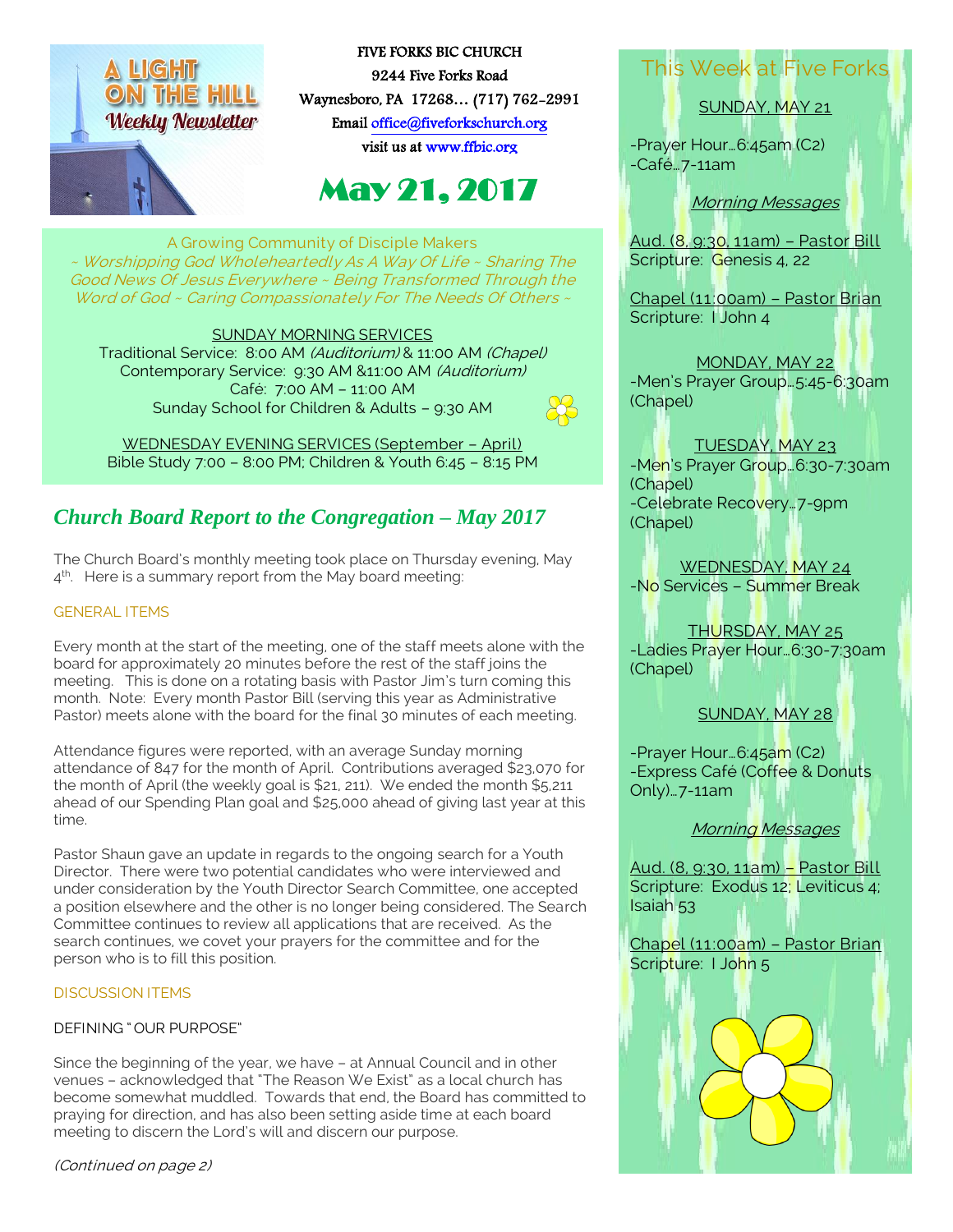### *Church Board Report to the Congregation – May 2017 (Continued from page 1)*

Each board member was asked to submit back in April 1 one or more proposed "Purpose Statements" for our church. The board reviewed these at the May board meeting with three words or themes emerging.

1. JESUS

Of the 16 suggestions that were received, the name of Jesus (or Christ, God, Savior) were found in 14 of them. Some suggestions focused on the aspect of "Knowing Him" (Discipleship) while others emphasized "Making Him Known" (Evangelism). Some emphasized both.

2. COMMUNITY

This word appeared in 8 of the 16 suggestions. Some emphasized the "Community of Believers" (the church) aspect, while others focused more on "Community Outreach".

3. LOVING

The words "Love/Caring/Meeting Needs" appeared in 6 of the 16 suggestions. Those who suggested these themes view them as a way to build community (see #2) within our church and reach the community at large.

As the Board continues to pray and define our purpose, we are looking for something that our congregation can support, get behind, and go beyond mere words.

Are you able to say that you are personally committed to Knowing Jesus (Discipleship) and Making Him Known (Evangelism)?

Are you able to say that you are personally committed to the "Community of Believers" here at Five Forks, and are you willing to play an active role in Community Outreach/Involvement? This will involve loving, caring for and meeting the needs of those both in our church and community.

These are questions that as a board we must ask ourselves, for we cannot ask for your commitment if we are not committed.

Even if you *are* committed, do you think this is something *our* congregation can support, get behind, and be committed to?

Are there other suggestions that you have for the board to consider when it comes to "Our Purpose"? Please pass any suggestions along to any member of the Church Board.

#### Your Church Board consists of...

Staff: Voting members: Bill Shank, Shaun Kipe. Non-voting members: Ray Kipe, Brian Black, Jim Recard, Josh Roach

Congregational Representatives (elected at Annual Council): Matt Nolt, Harvey Payne, Angie Petersheim, Todd Smith, Joel Wenger, Lin Yoder

Deacon Representatives: Darwin Chamberlin, Mike Garland

Grounds & Maintenance Representative: Mike Hawbecker

Church Treasurer: Gene Gorman

Sandy Gray serves as the recording secretary (non-voting member)

## Attendance ATTENDANCE (May 14)

#### **Sunday's Worship Total = 759**

8:00 Auditorium = 172 9:30 Auditorium = 319  $11:00$  Auditorium = 172  $11:00$  Chapel = 53 Bible Connection = 15 Nursery  $(9:30 \& 11:00) = 29$ 

#### **Total Sunday School = 317**

Adult Education Attendance  $=$  $Berean = 12$ Golden Link = 36 Through the Bible  $= 20$ The Christian Family Life Class =  $8:00$ AM Café Class = Alpha Omega Discussion = Men's Resolution Class =

### Food Pantry Item of the Month" for MAY:

#### Canned Vegetables

Place donations in the orange tub in the lower lobby.

**Operation** Christmas Child " Item of the Month" for MAY:

Socks, T-shirts (no graphics), flip flops, hats (ball hats), underwear (boys & girls)

Place donations in the designated boxes in the lower and upper **lobbies**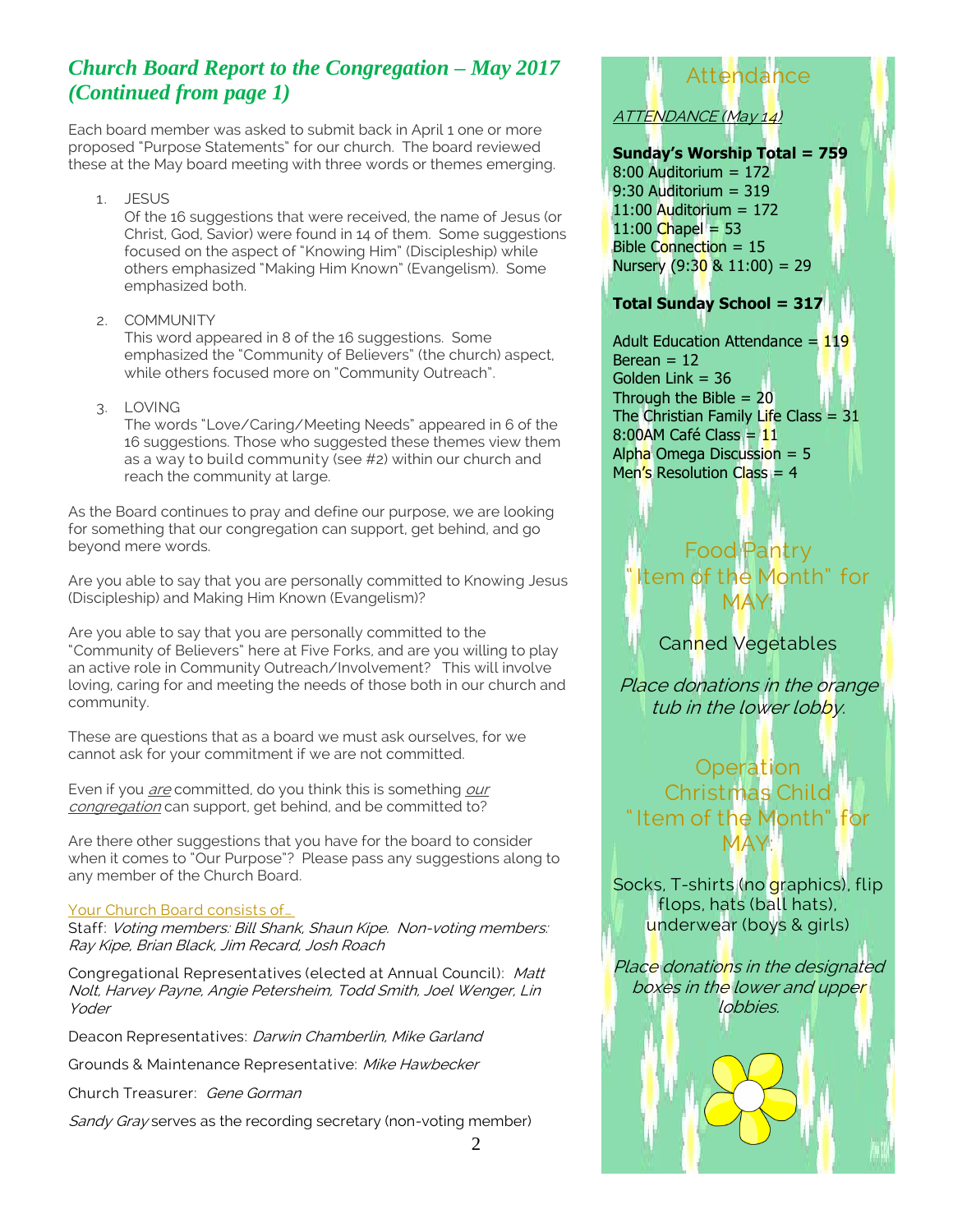

A special thank you for the birthday note signed "Everyone". Your very kind words were humbling, but I must praise God for using me as he has and pray that he will continue to do so until he takes me Home. Selfishly, (forgive me Lord) but I hope to emulate those characteristics for the next 20-25 years. Of course only if it be His will.

Thank you also for the gift card. It will be put to good use!! Although I have no idea who "Everyone" is, I thank you from the bottom of my heart for your thoughtfulness. Love to each of you,

Sandy Gray

Dear Friends,

Thank you for the love shown in so many ways: To Pastor Bill and Sandy Gray for bringing communion to our family and to Pastor Ray and Pastor Jim for their visit the day Dick died. For the flowers you sent. They brought a spot of brightness and beauty and the calls and cards were such a comfort.

To Pastor Ray, Pastor Shaun and Sue Crowe for their help with Dick and Mark's memorial services. They were beautiful.

For the lunch prepared and served by the Hospitality committee for all our family and friends. It was delicious.

We thank all of you for the effort you made to make Dick and Mark's home-going so wonderful. May God continue to bless you as you have blessed us. -Ginny Provard and Family

Just a note to say thank you for your prayers at this time. You don't realize how humbling it is to receive until you are in that position. We believe that God has truly answered prayers on our behalf and how comforting it is to know that our church is praying. Angie had a doctor's appointment on Thursday (5/4) and she is in remission, but being at high risk, they started chemo on Tuesday (5;9), preparing for stem cell transplant. We are trusting God in all things concerning Angie. Again, thank you for your outpouring of support (prayers and gifts), and also to Pastor Ray for visiting with Angie and Jeremy at short notice. It is great being part of this church family. -Jim & Brenda Monn, Scott & Jodi Martin, Angie & Jeremy Wyatt



Let us pray: Dear God. please embrace those who are sick and hurting today and let them feel the warmth of Your love. Amen!

Mary Chamberlin Joan Jones



## *Volunteers Needed For Chambersburg Project*

The Chambersburg Project is a youth ministry in Franklin County. During the week of July 10 – 14, 2017, youth from area churches will be helping repair homes in Franklin County. The project is in need of adult volunteers to help during the week.

Volunteers are needed for a variety of jobs. These jobs include job inspectors, crew resource/inspectors, material runners, supplies and tool coordinators, crew and assistant crew leaders, kitchen helpers, and individuals to set up and tear down the school site.

We are looking for nurses to help from 3-5pm each evening as the crews arrive back at the school.

If you are able to help in any of these areas or would like more information, please contact Doug Drooger at 717-360-5382.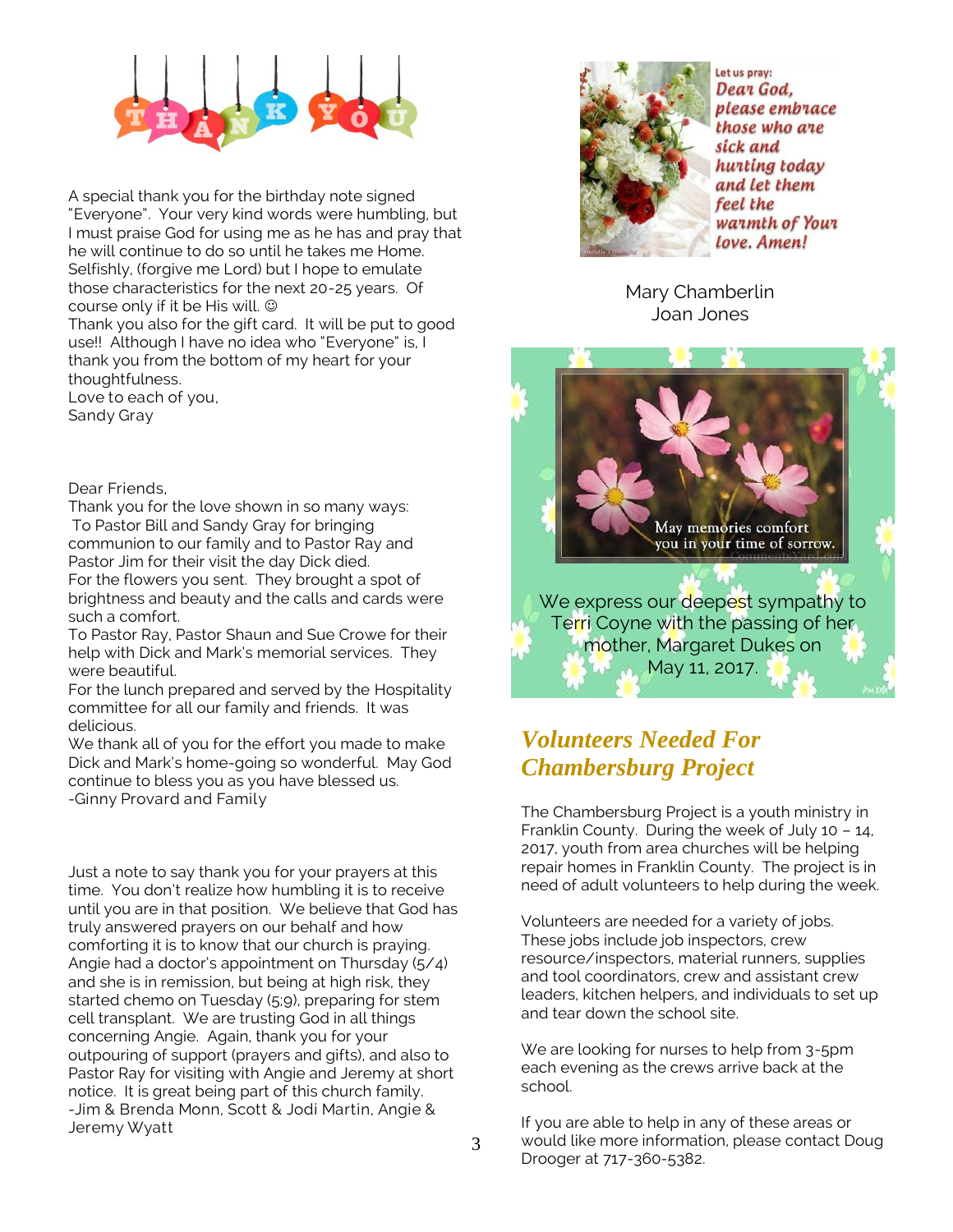## *Experience Life Outdoors Upcoming Events*



Saturday, June 10<sup>th</sup>... 5pm

Place: 10748 Wayne Hwy, Waynesboro

Ages 10 and up, 15 years old and under must be accompanied by an adult.

Pre-register at [www.eloutdoors.com](http://www.eloutdoors.com/)

- Free Admission
- Prizes for each round.
- Food available for purchase
- Shotguns Only (limited amount of shotguns available for use) ammunition supplied by ELO

### *Weekend Family Camping Retreat*



Save the Date!

Friday, September 22 – Sunday, September 24 at Rhodes Grove **Campground** 

Tent sites, RV sites, Cabins and Hotel Rooms will be available.

More information to follow in the coming weeks.

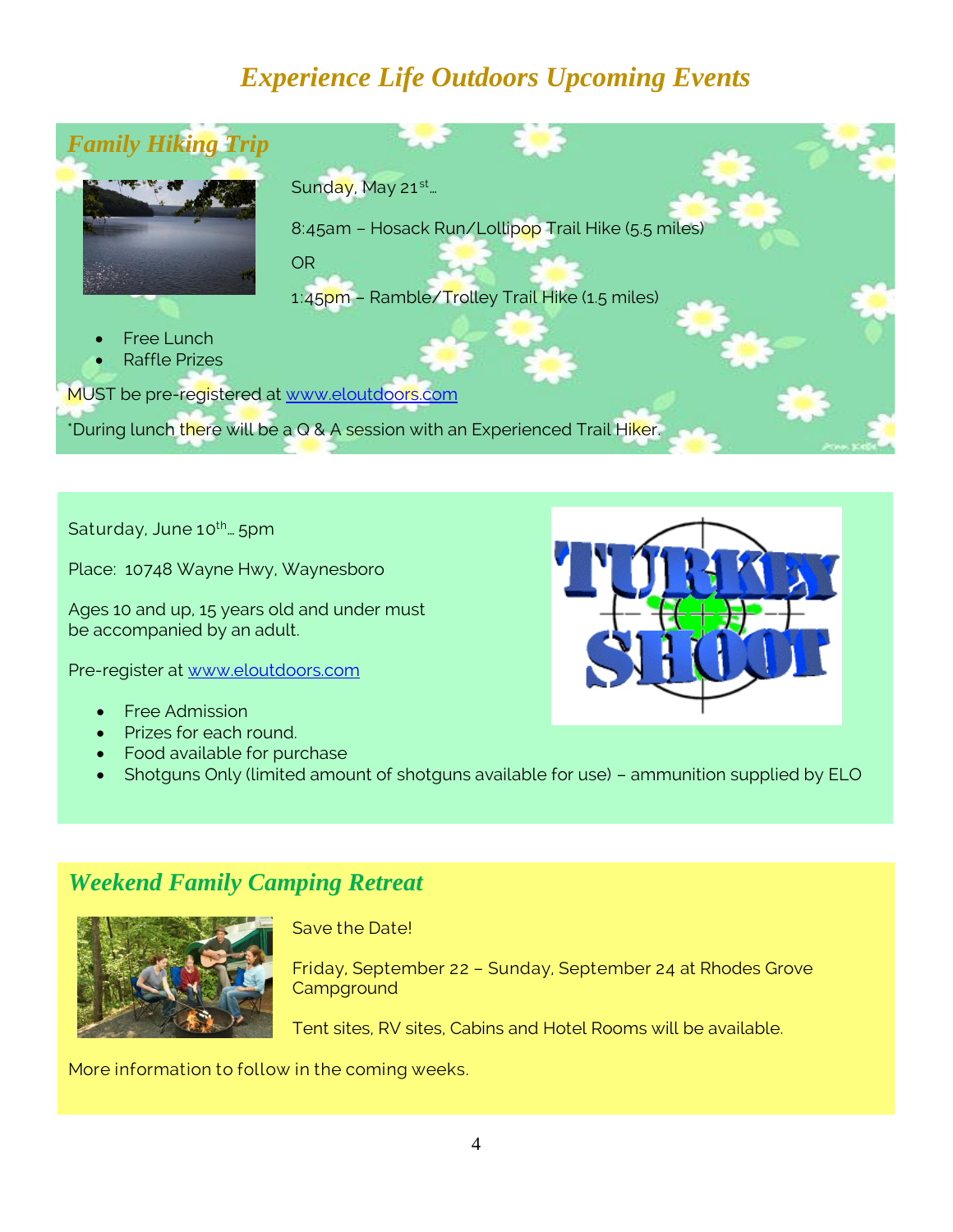

This June, we plan on holding a Children's Music Camp here at Five Forks Church.

Music Camp is wheare our elementary age children come to the church for a week and practice a musical production that is then performed for the church and community the following Sunday. The name of the production is: "It's All Yours God!"

Here are some of the preliminary details:

Music Camp runs Monday, June 19<sup>th</sup> through Friday, June 23<sup>rd</sup>. Tentative time frame is 9am -3pm.

A Dress Rehearsal will be held on Saturday morning, June 24<sup>th</sup> in the Auditorium.

The Performance will be held on Sunday afternoon and evening, June 25<sup>th</sup> in the Auditorium.

Parents, you can now register your children by going to the church website [\(www.ffbic.org\)](http://www.ffbic.org/) and going to Music Camp under "Upcoming Events". Here you can print out and complete the registration form and then return it to the church mailbox of Heather Leese.



Growing Tree Preschool at Five Forks would like to begin an afternoon class, MWF 12:15 – 2:45 PM for 4 and 5 year olds. In order to hold the class this fall, we need to have seven registrations by June 16.

If you are interested, and have questions, please contact Lisa Eby, Director at (717) 375-2223, ext. 260.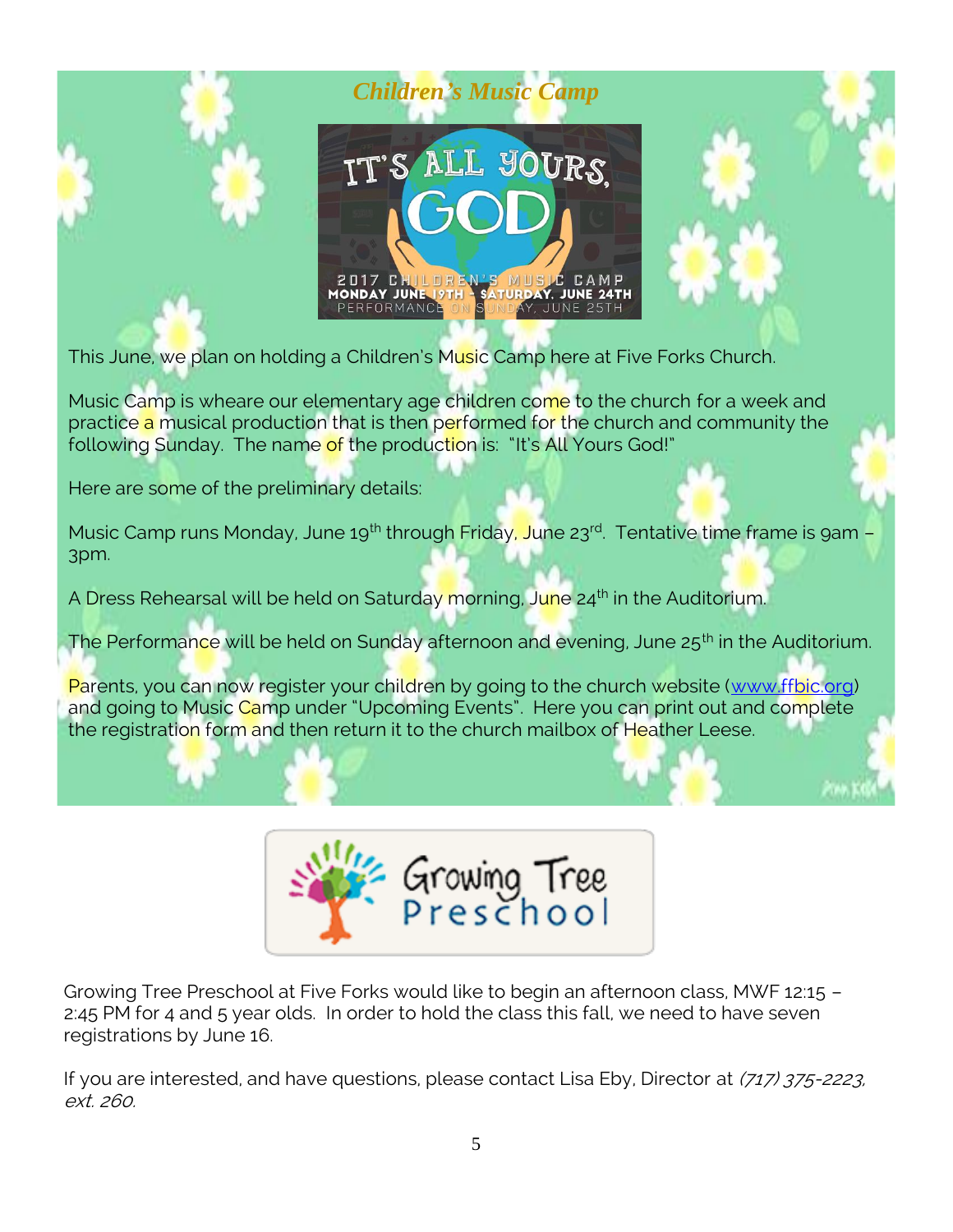

Below is a list of events and activities that the youth are assisting with, participating in or will be invited to be part of:

"You can find more information about our events, including permission slips, on the church website or join us on Facebook; our group name is; Five Forks BIC Youth Group, or see Pastor **Shau** 

\*Please be aware that there is extra financial assistance available to any youth that may need it. Do not let money be the reason that you do not participate! (See Pastor Shaun)

May 21 (9:30am - Noon) - Jr. High Sunday school on the road - All Jr. High teens ( $7<sup>th</sup>$  &  $8<sup>th</sup>$  grade) are invited to join us as we take Sunday

school on the road. We'll be headed to the home of John Miller (Mary Fleagle's brother) at 15204 Charmain Road, Blue Ridge summit, where you will have a hot breakfast prepared for you…pancakes, eggs,





bacon…the works! You'll also have time to do some exploring & fishing & hanging out with friends.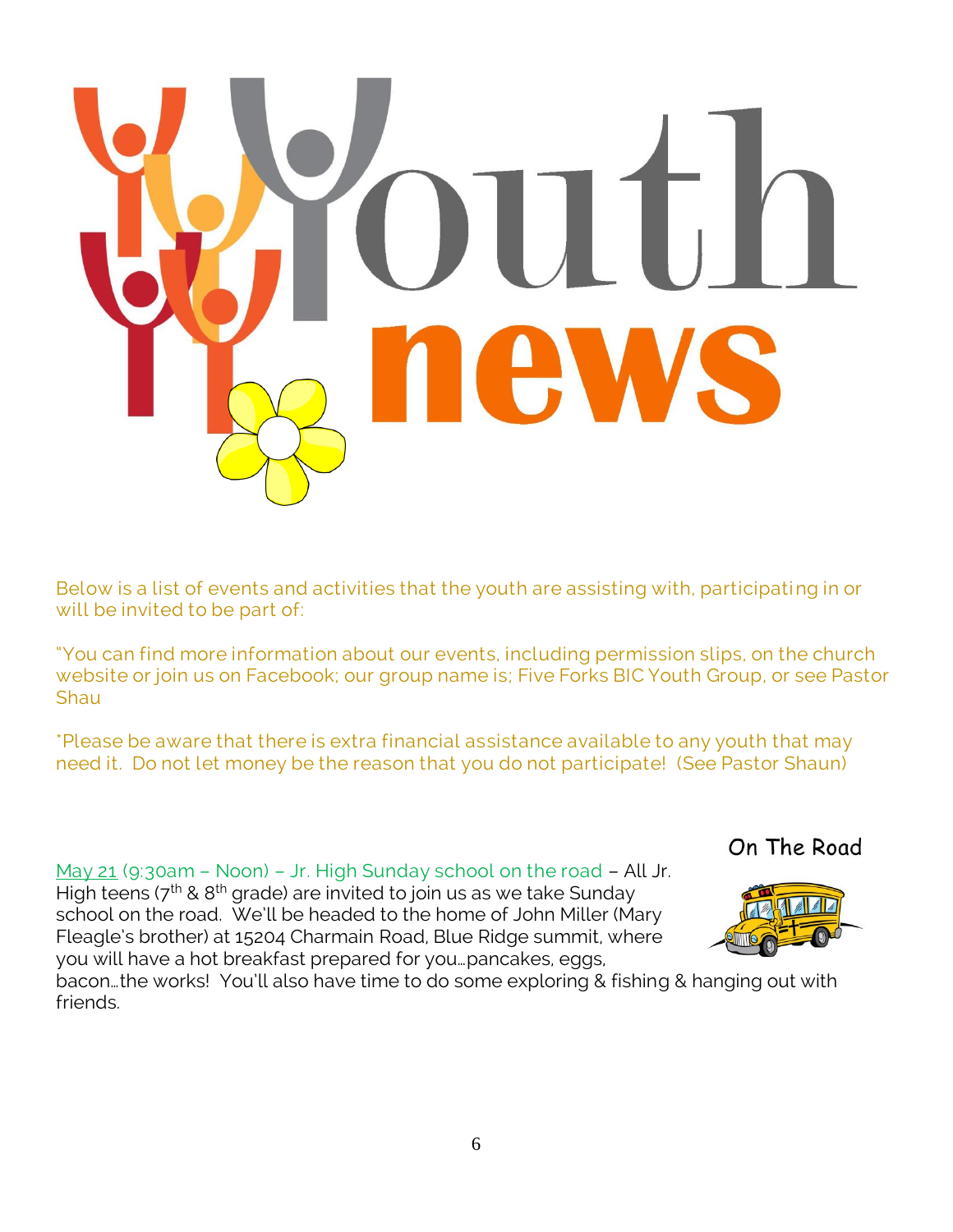

### May 24 (TBD by each small group) – Small Group Activity Night –

Make plans with your small group and small group leaders to do ANYTHING YOU WANT with just your small group. You can go bowling, out for hot wings, shopping trip, to the movies, dodgeball night…options are limitless. But make plans with your small group.

May 31 (6:30pm – 8:30pm) – Road Trip – All teens are invited as we take a youth group road trip to several locations you don't wanna miss. We'll meet at the church at 6:30pm, load up the bus crank up the music and we'll be visiting some of your very own youth leader homes for some "special events" and finishing up our trip at the



home of Chris & Jennifer Bumbaugh (5901 Buttermilk Road, Waynesboro, PA 17268). Bring your bathing suit (one piece or tankini and guys…no speedosJ), we'll be swimming, camp fire, dodgeball, smore's and more!



DC for the Day - All senior high teens ( $9^{th}$  - 12<sup>th</sup> grade) are invited to join us on Sunday, June  $4^{th}$  as we take Sunday school on the road to Washington DC. We will leave Five Forks at 7:30am and we'll be heading straight for a church service down in DC at the National Community Church held in the Lincoln Theatre. It should be a pretty neat experience. After church there will be free time to explore the sights, sounds, smells and tastes of the city. Options

include visiting the National Zoo, Smithsonian Museums, Monuments, and sightseeing around the DC Mall area. And YES, we will be riding the DC Metro throughout the day. Please bring \$10-15 for metro fares and additional money for food throughout the day. Dress casual and wear shoes as we'll be doing a good bit of walking. You are welcome to invite friends to join us. Please bring your permission slip with you when you come that morning and don't be late! We'll get back to the church at about 6:30pm for pick up.

Mt. Airy Park Community Hang-out Night – All teens (completed  $7<sup>th</sup>$  – 12<sup>th</sup> grade) are invited to join us as we try something we've never done before at youth group. On Wednesday, June  $7<sup>th</sup>$  (6:30pm – 8pm) we'll be taking youth group to Mt. Airy Park (located on Mt Airy Avenue, Waynesboro, PA 17268) for volleyball, whiffle ball, basketball, Frisbee, yard games, gaga. And we'll be grilling hot dogs again! We'll also be inviting other teens from the surrounding community to join us that night. It'll be a great

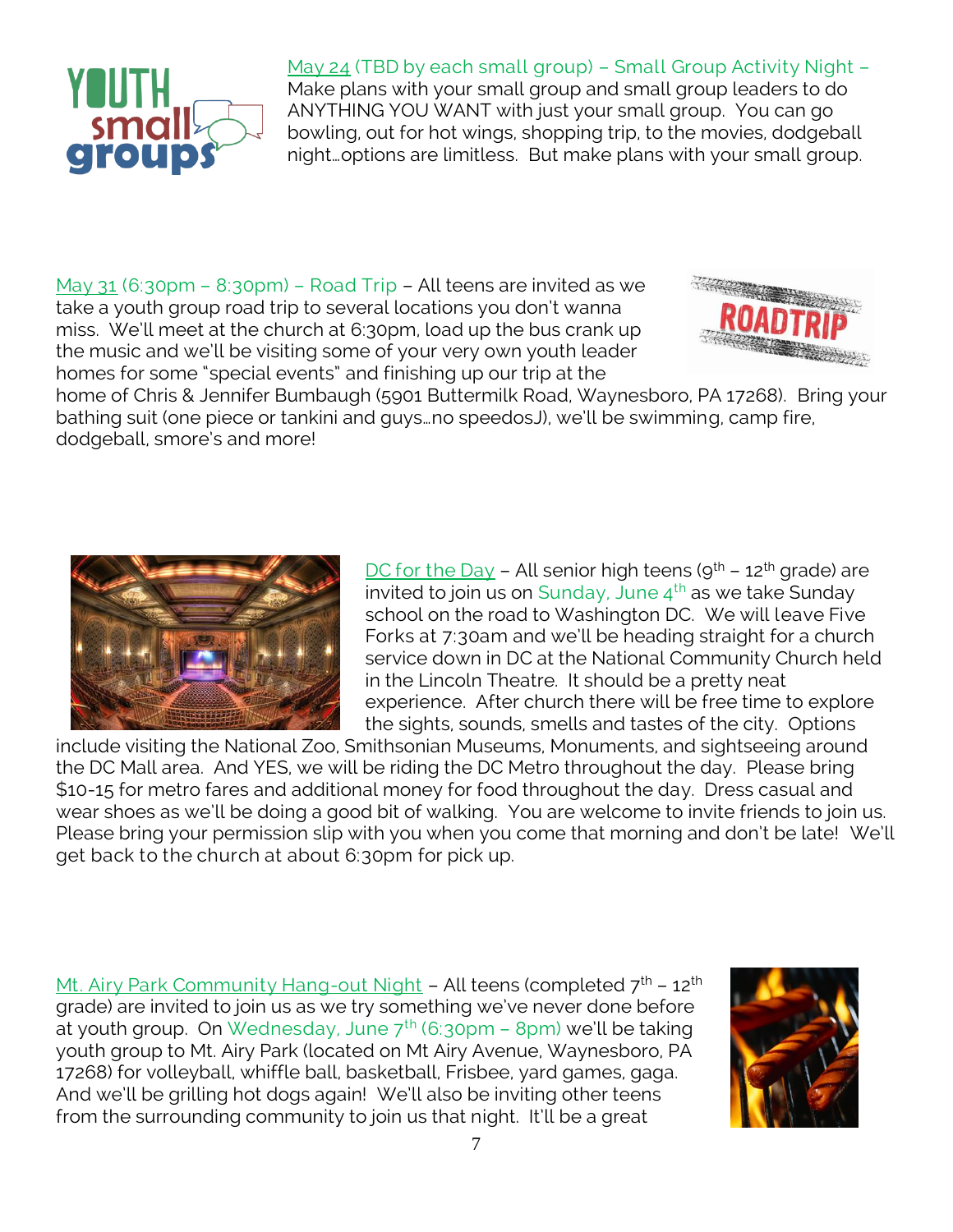chance to interact with the community and just hang out together. Hoping this will be a great chance to meet and connect with some new people, but we need you there to make this happen. Let's do this!



Senior Graduation Celebration – It's hard to believe but for a group of our seniors, your time in youth group is coming to an end! You'll be off to some new adventures in the months ahead. But before you do, the youth leaders would like to take an evening to celebrate your time in youth group. To reflect on lessons learned and the many memories we've shared over the past several years. All graduating seniors are invited to join us for a graduation celebration in your honor on Saturday, June  $17<sup>th</sup>$ 

at 5pm, at the home of Chris and Jennifer Bumbaugh (5905 Buttermilk Road, Waynesboro, PA 17268). It will be a relaxed atmosphere, dress casual, we'll be grilling out, swimming, playing volleyball, and sitting around the camp fire as we share our memories together. Do you what you need to do this one final time…take off work, rearrange your schedule and plan to be there! Please RSVP to Pastor Shaun (you can call, text, email, Facebook message etc.) by Sunday, June  $11<sup>th</sup>$  so that we know how many to plan for! Below is a list of the graduating seniors that we are aware of at Five Forks Church, if you see a name missing from this list please let Pastor Shaun know: Andrew Barnett, Brady Beckner, Sadie Bland, Hannah Cicero, Nathan Cordell, Grace Drew, Scot Egolf, Seth Egolf, Sarah Hawbecker, Isaiah Hess, Evan Hine, Aaron Johnson, Cy McCleaf, Megan Mickley, Wesley Ocker, Michaela Piper, Hope Reecher, Drew Richardson, Brianna Steward, Mara Beth Swankler

" At the pool" – All teens that have completed  $7<sup>th</sup>$  – 12<sup>th</sup> grade are invited to join youth group for some summer time fun. On the last three Wednesday nights in June  $(14<sup>th</sup>, 21<sup>st</sup>, 28<sup>th</sup>)$  we'll be meeting at the home of Chris and Jennifer Bumbaugh (5905 Buttermilk Road, Waynesboro) about 5 minutes from the church for swimming, volleyball, football, Frisbee, camp fires, and just plain hanging out. Occasionally we'll throw in some water balloons, or water-slide kickball and we'll enjoy some delicious treats over the camp fire. You are welcome to bring friends along, no permission



slip necessary. We'll meet from 6:30pm - 8pm, just show up! (Girls, please wear one piece or tankini bathing suits and guys, no speedos.)